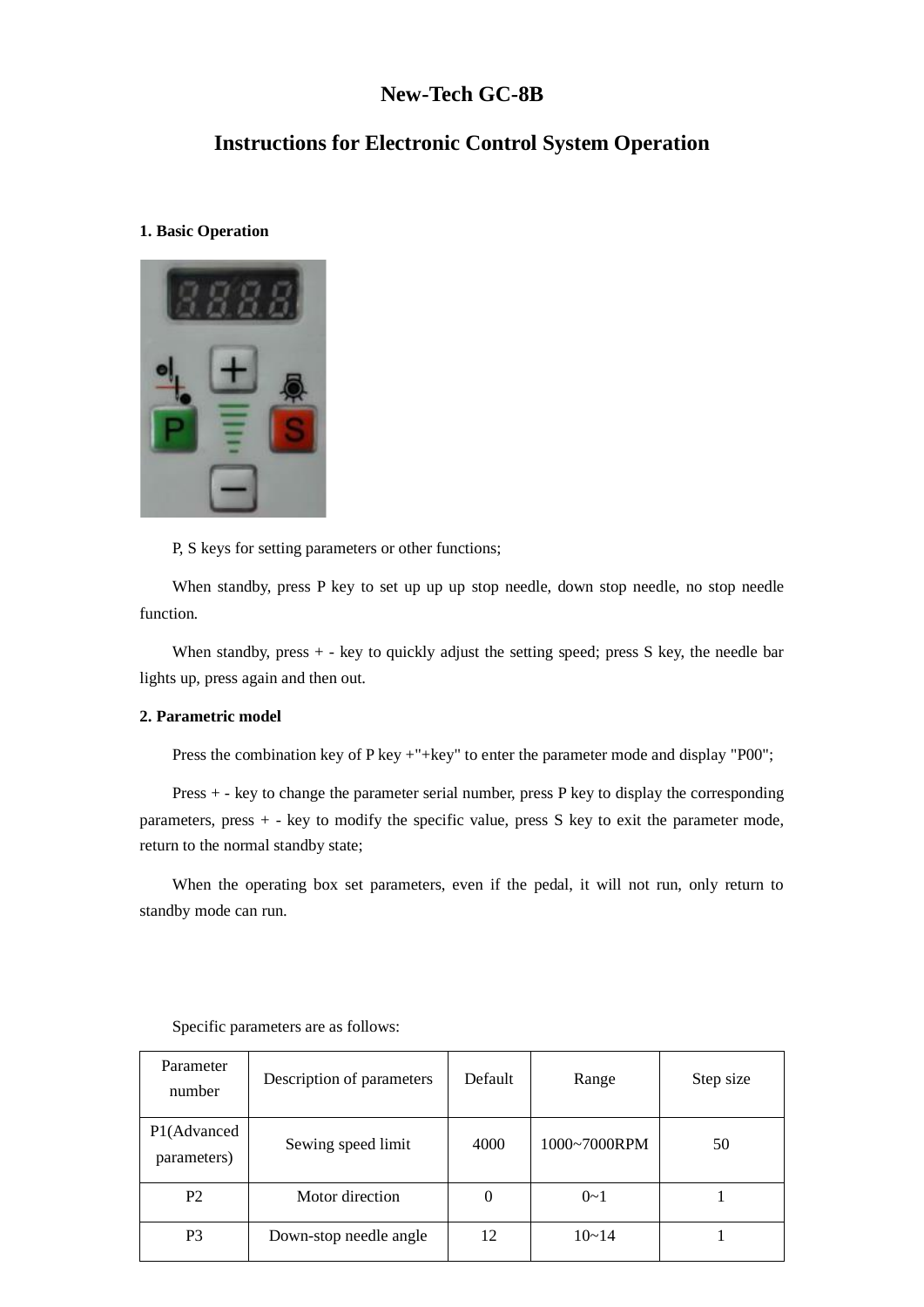| P4             | Starting speed                           | 250              | $200 - 800$                                                                                                                                                                                         | 50           |
|----------------|------------------------------------------|------------------|-----------------------------------------------------------------------------------------------------------------------------------------------------------------------------------------------------|--------------|
| P <sub>5</sub> | Acceleration speed                       | 3200             | 1200~4000                                                                                                                                                                                           | 200          |
| P <sub>6</sub> | Find up-needle position<br>automatically | $\mathbf{1}$     | $0~1$ (find)                                                                                                                                                                                        | $\mathbf{1}$ |
| P7             | Aging rate                               | 3700             | 1000~4500rpm                                                                                                                                                                                        | 50           |
| P <sub>8</sub> | <b>Aging Running Time</b>                | 3000             | 500~5000ms                                                                                                                                                                                          | 100          |
| P <sub>9</sub> | Aging pause time                         | 2000             | 100~5000ms                                                                                                                                                                                          | 100          |
| P10            | Reserve                                  | $\boldsymbol{0}$ | $0 - 1$                                                                                                                                                                                             | $\mathbf{1}$ |
| P11            | Pressure foot control<br>(electromagnet) | 35               | $20 - 70$                                                                                                                                                                                           | $\mathbf{1}$ |
|                | Pressure foot control<br>(pneumatic)     | $\mathbf{1}$     | 0~1(1;select)                                                                                                                                                                                       | $\mathbf 1$  |
| P12            | Pressure foot down delayed<br>operation  | $\boldsymbol{0}$ | $0 - 200$ ms                                                                                                                                                                                        | 20           |
| P13            | Suction selection                        | 1                | 0: No suction<br>1: Long suction<br>$2~250$ needles:<br>Interval suction<br>The number of<br>needles is set<br>every other time<br>in the row.<br>Suction once,<br>stop without<br>suction<br>Wind) | $\mathbf{1}$ |
| P14            | Interval suction<br>maintenance time     | $\mathbf{1}$     | $1 - 5s$ (Set P13 to<br>2-250 Effective<br>time)                                                                                                                                                    | $\mathbf 1$  |
| P15            | Number of soft start<br>needles          | $\boldsymbol{0}$ | $0 - 15(0: No)$ soft<br>start, 1<br>Represents half<br>needle, 2<br>represents one<br>needle. Reason<br>by analogy)                                                                                 | $\mathbf 1$  |
| P16            | Soft Start Speed                         | 400              | 200~1500RPM                                                                                                                                                                                         | 50           |
| P17            | Reserve                                  | $\boldsymbol{0}$ | $0 - 1$                                                                                                                                                                                             | $\mathbf{1}$ |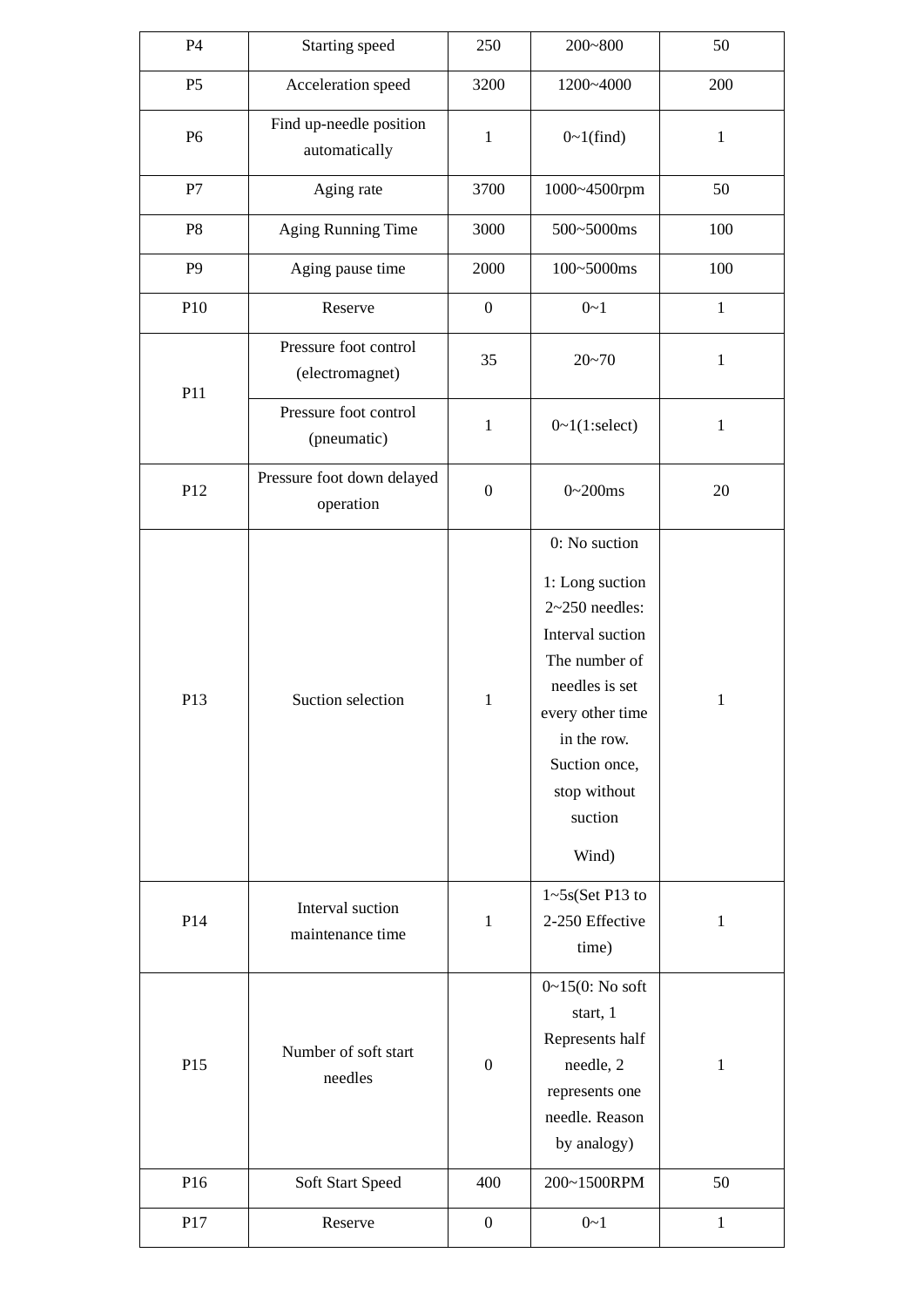#### Attention:

P11: For the electromagnet, please set this parameter reasonably. The setting value is too small for the electromagnet to lift and too large for the electromagnet to overheat easily. When the lifting foot is lifted all the time, it will close itself after 15 seconds.

P12: This parameter is to ensure that the lifting foot is reliably lowered before sewing. When the lifting foot is not connected, the parameter is set to 0. Otherwise, the running time will be delayed when the lifting foot is stepped back and then forward.

P15: The soft start function is effective only when the upper and lower needle positions are set. When the pedal is set to stop the needle, it will stop at the upper needle position after stepping on the running pedal, then the next opening will start soft; when the pedal is set at the lower needle position, after stepping on the upper needle position after stopping or running the pedal, the next opening will start soft.

#### **3. Recovery of factory parameters**

Method 1. Enter the parameter setting, display "P00" and press "S" for 3 seconds to automatically restore the parameters.

Method 2. Press the P key to power on and restore all parameters.

#### **4. Password mode**

Press the P key +"-" key to enter the password mode, showing "0000".

Press the P key to move left and right, the current number will flicker, press the'+', -'key to adjust the value; after setting, press the S key to confirm; if the password is wrong, it will be transferred to standby mode; if correct, it will show "P00" and set the highest speed after adjusting to "P01".

#### **5. monitor model**

Press  $P + S$  key to enter the monitoring mode, it will display C-XX, press P key to display the corresponding monitoring value, press S key to return to standby mode.

The monitoring contents are as follows:

C-01: Actual Speed of Motor

C-02: AC feeder voltage (reference only when shutdown)

#### **6. Factory aging model**

Press S key to power on, and the system enters the aging mode.

Method 1. In this mode, the motor is started by pressing  $S + \text{key}$ , and the motor is stopped by pressing  $S + \text{key}$ .

Method 2. You can click on the pedal once to start aging, and then click on the pedal once to stop the machine.

Pay attention to the panel startup shutdown and pedal startup shutdown do not mix.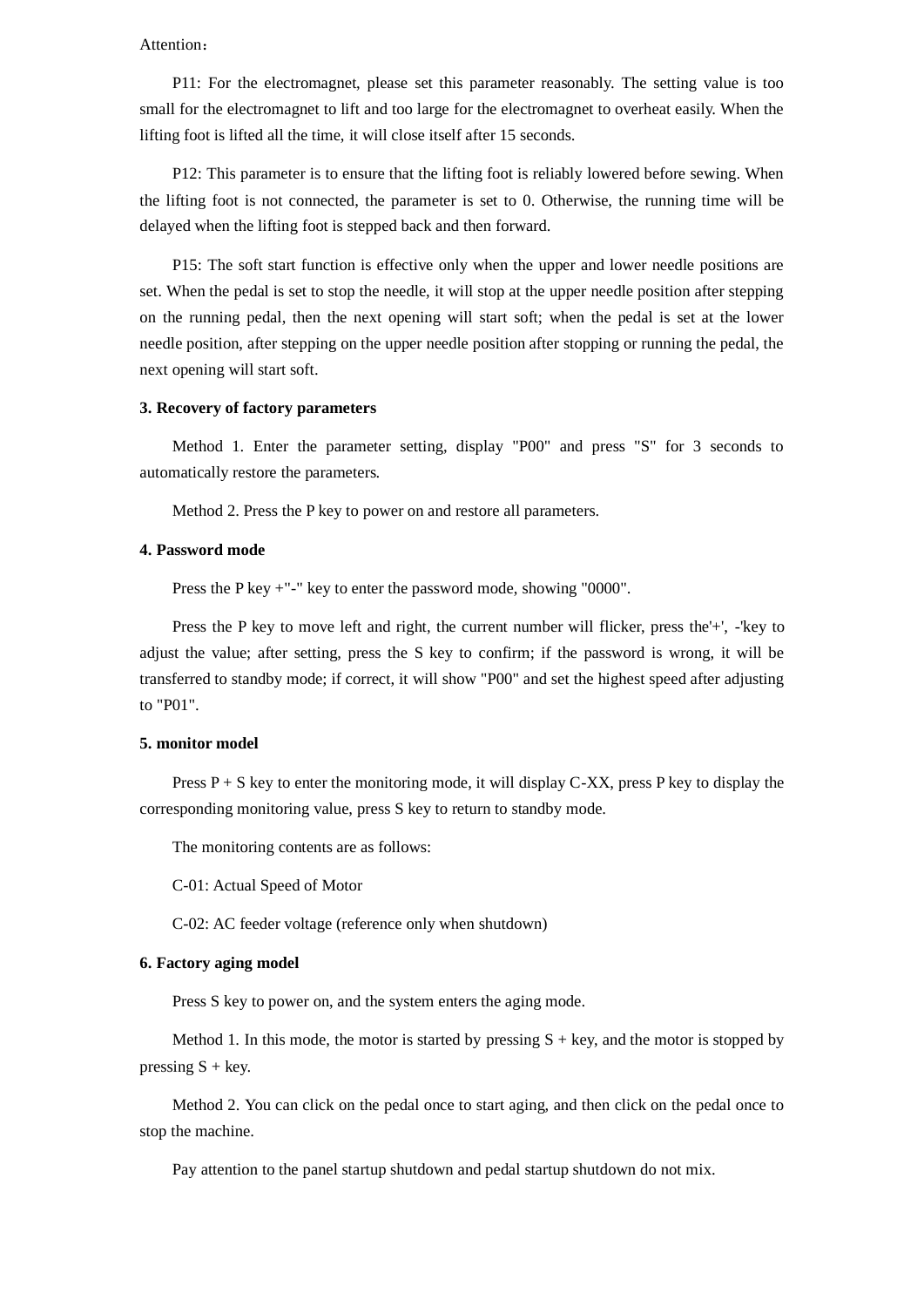# **7. Failure mode**

| Fault code       | <b>Fault Content</b>                           | Possible causes                                                           | Remarks                                                                                                                                                                                                                                                                                                               |
|------------------|------------------------------------------------|---------------------------------------------------------------------------|-----------------------------------------------------------------------------------------------------------------------------------------------------------------------------------------------------------------------------------------------------------------------------------------------------------------------|
| Er01             | No stop position<br>was found.                 | The locator plug is<br>not plugged in<br>properly                         | · Recoverable without affecting<br>operation<br>· If the needle position is set, it will<br>automatically turn to non-stop<br>operation, and prompt Er01 to alarm<br>without stop signal.<br>· If the small operating box is<br>changed to needle-free setting, the<br>alarm failure will disappear<br>automatically. |
| Er02             | No pedal signal<br>found on boot               | Unplugged or<br>disconnected pedal<br>plug                                | Recoverable, plug-in and run                                                                                                                                                                                                                                                                                          |
| Er03             | Error in Hall<br>Line of Motor                 | Check plugs                                                               | Recoverable, plug-in and run                                                                                                                                                                                                                                                                                          |
| Er04/Er11        | Stemming or<br>overload<br>protection          | Check whether the<br>nose is stuck.                                       | The pedal is restored                                                                                                                                                                                                                                                                                                 |
| Er05             | Hardware<br>Overcurrent<br>Protection          | Overload or PCB<br>Problem                                                | Unrecoverable, power down                                                                                                                                                                                                                                                                                             |
| Er06             | <b>Operating Box</b><br>Communication<br>Error | Operating box and<br>motherboard plug<br>loosening or bad<br>signal lines | Recoverable without affecting<br>operation                                                                                                                                                                                                                                                                            |
| Er <sub>07</sub> | Wheels are too<br>different                    | Wheel deviation is<br>too large in<br>suspension<br>applications          | It can be restored without affecting<br>the operation, but it will affect the<br>effect of needle stop.                                                                                                                                                                                                               |